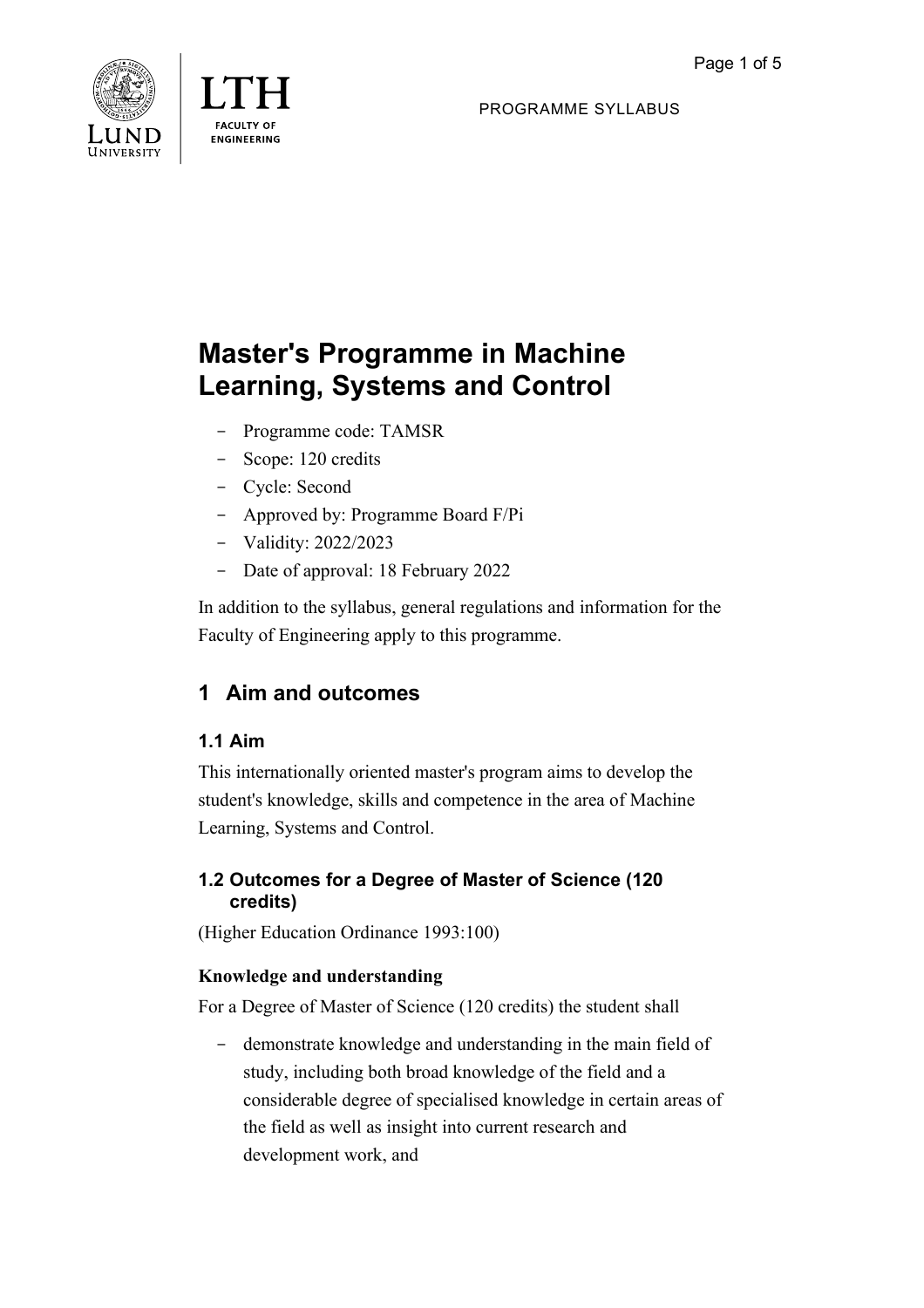- demonstrate specialised methodological knowledge in the main field of study.

#### **Competence and skills**

For a Degree of Master of Science (120 credits) the student shall

- demonstrate the ability to critically and systematically integrate knowledge and analyse, assess and deal with complex phenomena, issues and situations even with limited information,
- demonstrate the ability to identify and formulate issues critically, autonomously and creatively as well as to plan and, using appropriate methods, undertake advanced tasks within predetermined time frames and so contribute to the formation of knowledge as well as the ability to evaluate this work,
- demonstrate the ability in speech and writing both nationally and internationally to report clearly and discuss his or her conclusions and the knowledge and arguments on which they are based in dialogue with different audiences, and
- demonstrate the skills required for participation in research and development work or autonomous employment in some other qualified capacity.

#### **Judgement and approach**

For a Degree of Master of Science (120 credits) the student shall

- demonstrate the ability to make assessments in the main field of study informed by relevant disciplinary, social and ethical issues and also to demonstrate awareness of ethical aspects of research and development work,
- demonstrate insight into the possibilities and limitations of research, its role in society and the responsibility of the individual for how it is used, and
- demonstrate the ability to identify the personal need for further knowledge and take responsibility for his or her ongoing learning.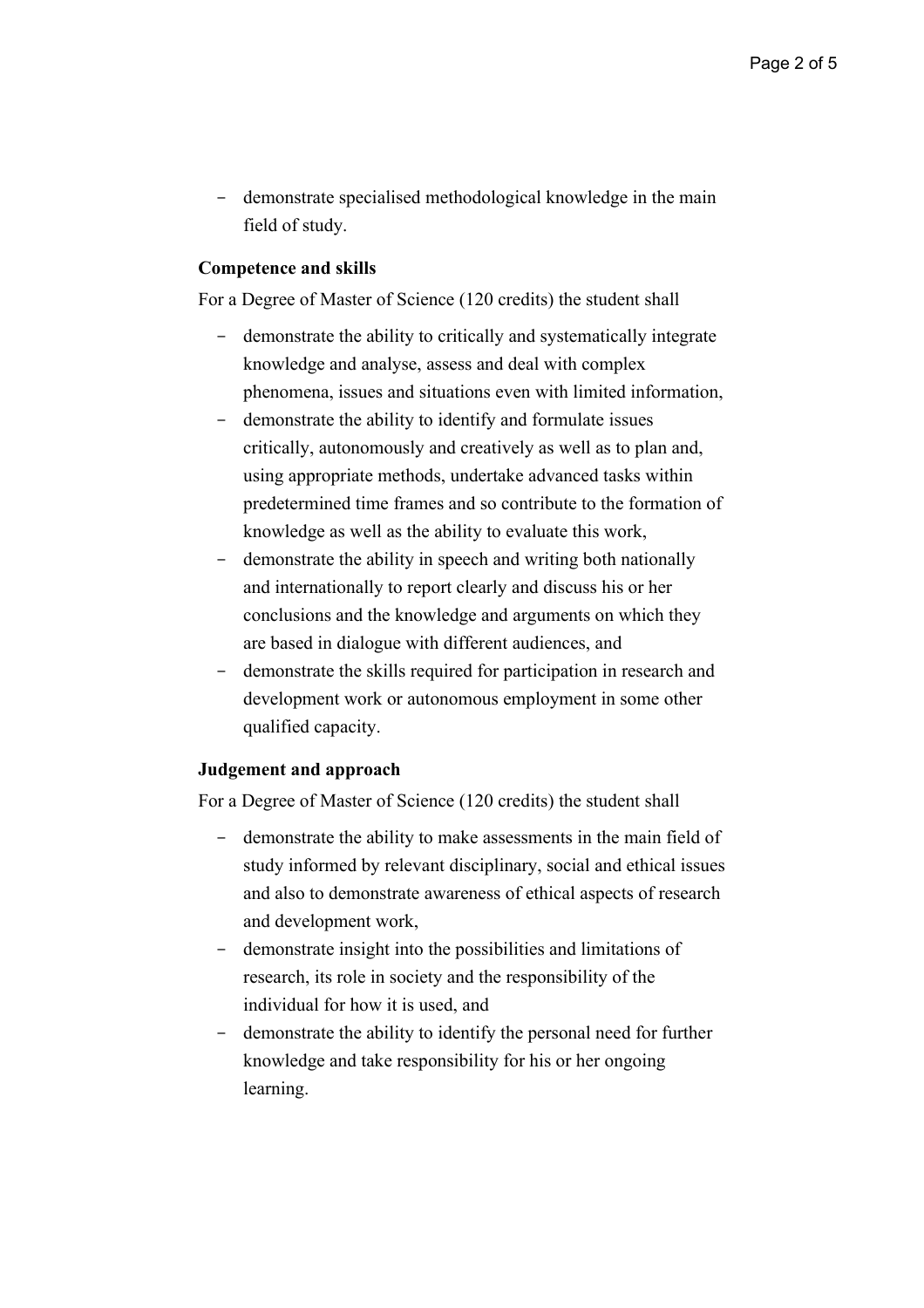#### **1.3 Specific outcomes for a Degree of Master of Science (120 credits)**

#### **Knowledge and understanding**

For a Degree of Master of Science (120 credits) students shall

- demonstrate broad insight, understanding, and intuition of the whole process of extracting knowledge from data,
- demonstrate sufficient deep knowledge in the specialisation to select, apply and implement suitable methods for the analysis of large data sets and control of complex systems, and
- have knowledge of the theoretical properties of methods as well as suitable implementations in one of the program tracks.

#### **Competence and skills**

For a Degree of Master of Science (120 credits) students shall

- identify and formulate issues, even in case of limited information, and use appropriate methods from the field of study to autonomously solve the identified tasks,
- use a mathematical language to communicate and interact with scientists and engineers as well as people in non-technical fields, and
- follow and participate in research and development related to the chosen track.

#### **Judgement and approach**

For a Degree of Master of Science (120 credits) students shall

- professionally reflect on the potential ethical issues with processing large data sets as well as the risks of using autonomous systems,
- critically assess technical reasoning and determine its validity, and
- identify the need for further knowledge in the field and take responsibility for keeping their personal knowledge up to date.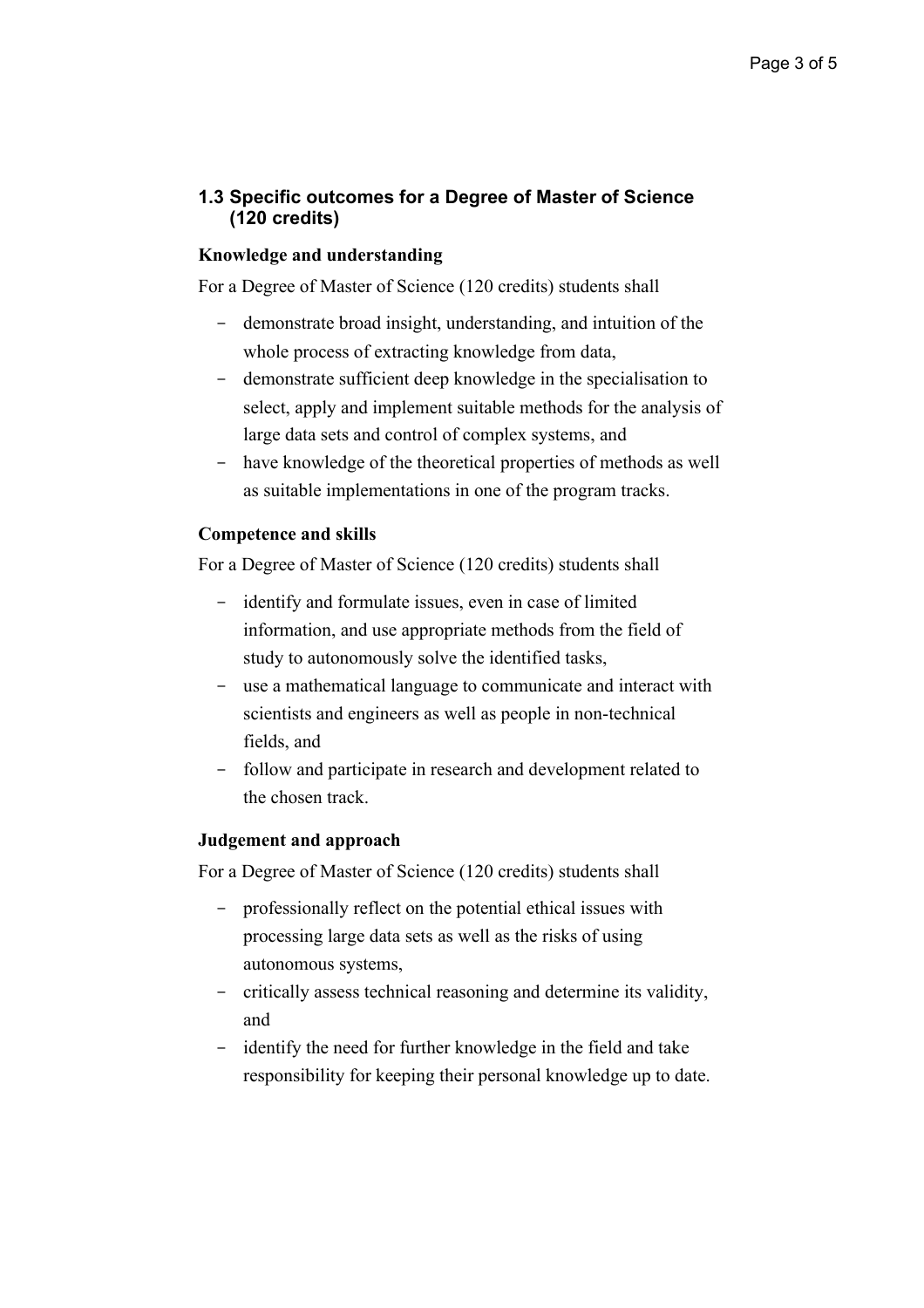#### **1.4 Further studies**

On completion of the second-cycle degree, students have basic eligibility for third-cycle studies.

## **2 Programme structure**

The programme starts with a compulsory block during the first semester. This is intended to form a joint knowledge basis for all students, but also to implement learning outcomes such as teamwork abilities, oral and written communication. The compulsory block is followed by two alternative compulsory tracks during the second semester; the Machine Learning track or the Systems and Control track. Depending on the chosen track, the programme includes 30 or 37.5 credits of elective courses. The programme is concluded by a degree project worth 30 credits.

Compulsory courses in the Machine Learning track:

- EDAP01 Artificial Intelligence
- FMAN45 Machine Learning
- FMSN50 Monte Carlo and Empirical Methods for Stochastic Inference

Compulsory courses in the Systems and Control track:

- FRTN60 Real-Time Systems
- FRTN70 Project in Systems, Control and Learning

#### **2.1 Courses**

The courses included in the programme are indicated in the timetable. Students are entitled to accreditation of 7.5 credits of courses in Swedish (organised by Lund University for exchange students).

## **3 Specific admission requirements**

#### **3.1 Admission requirements**

A Bachelor's degree in science, technology, engineering or mathematics (STEM) or equivalent. Completed courses in mathematics (linear algebra, calculus in one and several variables,